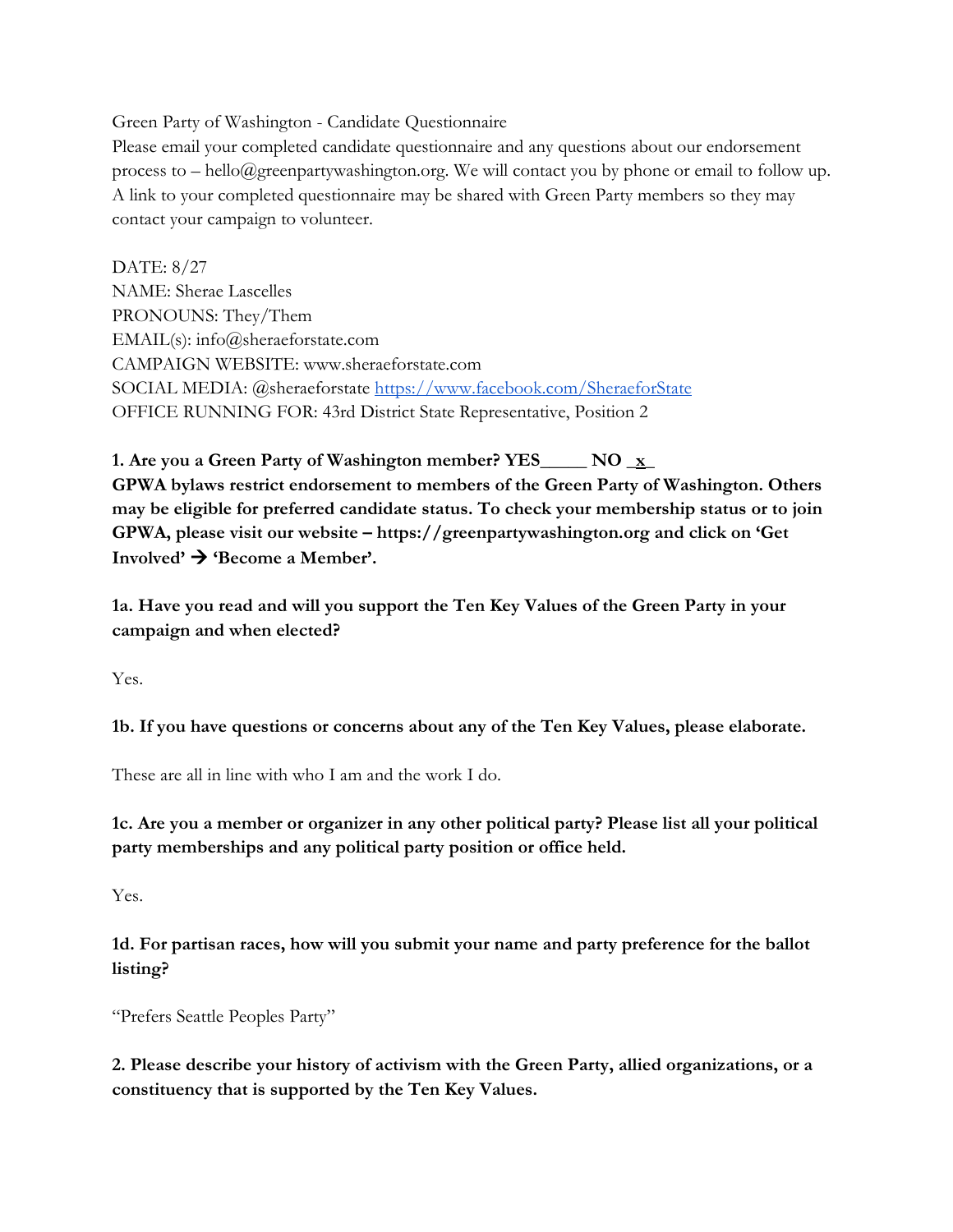My work speaks for itself. I am endorsed by 350 Seattle Action, and am working within the Decriminalize Seattle Collective. I will always continue to uphold my values and struggle alongside multiply marginalized individuals to meet the needs of community.

### **2a. Describe your experience with at least three of the Green Party Ten Key Values.**

My identity comprises pieces of all the Green Party Ten Key Values, and through the work that I have done for many years, and will continue to do whether I am elected to this position or not, I am committed to upholding the intersections I live.

### **2b. Please include a resume or short summary outlining your education and employment.**

I have a long history of successfully building organizations and structures, culminating most recently in the founding of two crucial nonprofits: People of Color Sex Worker Outreach Program (PoC SWOP) and Green Light Project (GLP). PoC SWOP is an advocacy and community building organization for sex workers of color, and Green Light Project provides direct outreach harm reduction at the intersection of sex work and drug use. I will bring this experience of creating beneficial systems of community care to my work in Olympia.

## **2c. Please list any criminal convictions or lawsuits judged against you, any civil lawsuits to which you were a party, and any criminal or civil lawsuits pending.**

This is an abolitionist campaign.

## **3. Please elaborate about the following:**

#### **3a. Your campaign plans and goals**

Decriminalization of survival and poverty and its intersection with disability justice is my most important motivator.

Why am I doing this? Because my communities are barely surviving, and no policy alone can change that. We don't just need new leadership; we need a culture shift. My communities cannot afford to be ignored any longer just because their existence makes us acknowledge uncomfortable truths. In a district in which both multi-millionaires and a growing homeless youth population exist side-by-side, Sherae's platform champions the values of mutual aid, harm reduction, and representation of the most intersectionality marginalized.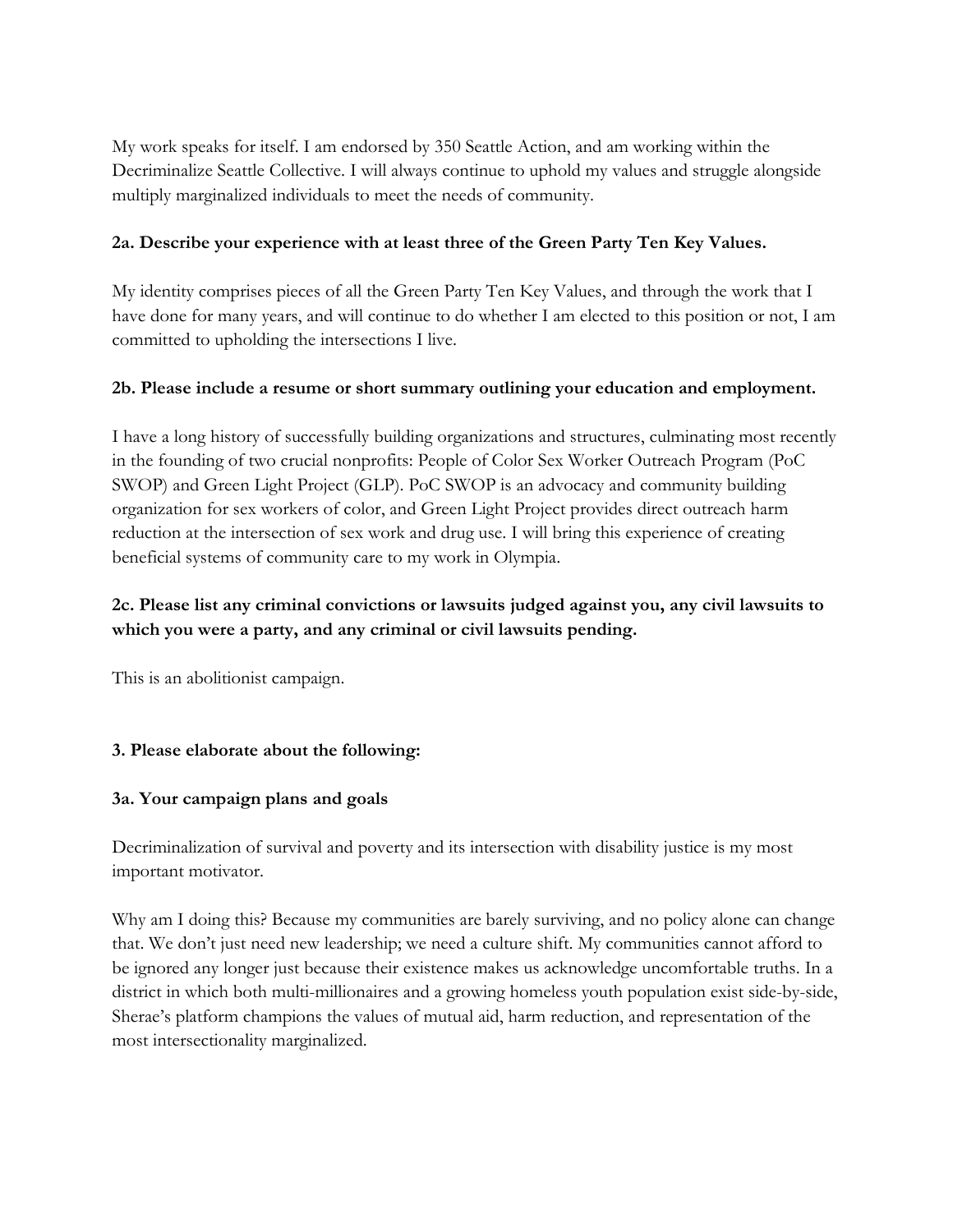As a survivor and an abolitionist, I've witnessed first hand the failures of our institutions, watching as the system traps people in poverty, and destroys low-income communities. I know how these institutions allow young folks to drown in debt and slip into homelessness; the ways they create barriers to higher education; their active criminalization of those on the precarious edge of survival.

Furthermore, we are in a time of crisis.

Despite the region's wealth, there is unbelievable suffering in our district. Countless folks are unsheltered, many are barely making rent, and others are criminalized for their attempts to survive. Human services are inadequate and inaccessible; cultures and communities are being uprooted to make room for investors; adults are sharing small studio apartments so they can afford to keep the lights on.

This isn't acceptable, and frankly, it never has been. That we have gotten to this point is an indictment of our current officials and a clear sign of how broken our systems are. Instead of empowering communities to create solutions using their local knowledge of their actual needs, the State spends taxpayer dollars paying wealthy consultants to draft policies that have largely served to increase harm, reduce equity, destroy lower-income neighborhoods, and leave us with a city and region only accessible to the privileged.

But it doesn't have to be this way.

At the core of our politics is the belief in harm-reduction; the idea that part of solving any problem is first stopping the problem from getting worse, and that includes ensuring that the communities most impacted have a real voice in the process toward solution.

This is a vision in which policy is written with the guidance of those most affected by our broken systems. Ours is a vision which views social justice as more than just asking marginalized communities to provide representation at photo-ops, but actually giving them political power, a platform, and a megaphone. We understand that people know their own lives and problems better than anyone, and they should be supported, not sold-out or lectured. People don't need more 'incentives'; they need resources.

Our campaign believes that the role of government is to empower, not constrain. That means dismantling the structures that keep us from thriving and that criminalize our very survival. That means acknowledging the actual scope of our crises and bringing to the table the voices of the intentionally ignored (working class folks, those with both hidden and visible disabilities, people experiencing homelessness, QTPoC, our undocumented neighbors, sex workers, and more). Our cities are full of hidden stories of love and loss, desperate survival and raucous laughter, never heard because they're from lives that don't fit within the discourse of 'civil' society. Radical authenticity is about acknowledging the world as it actually is, not as the gatekeepers want it.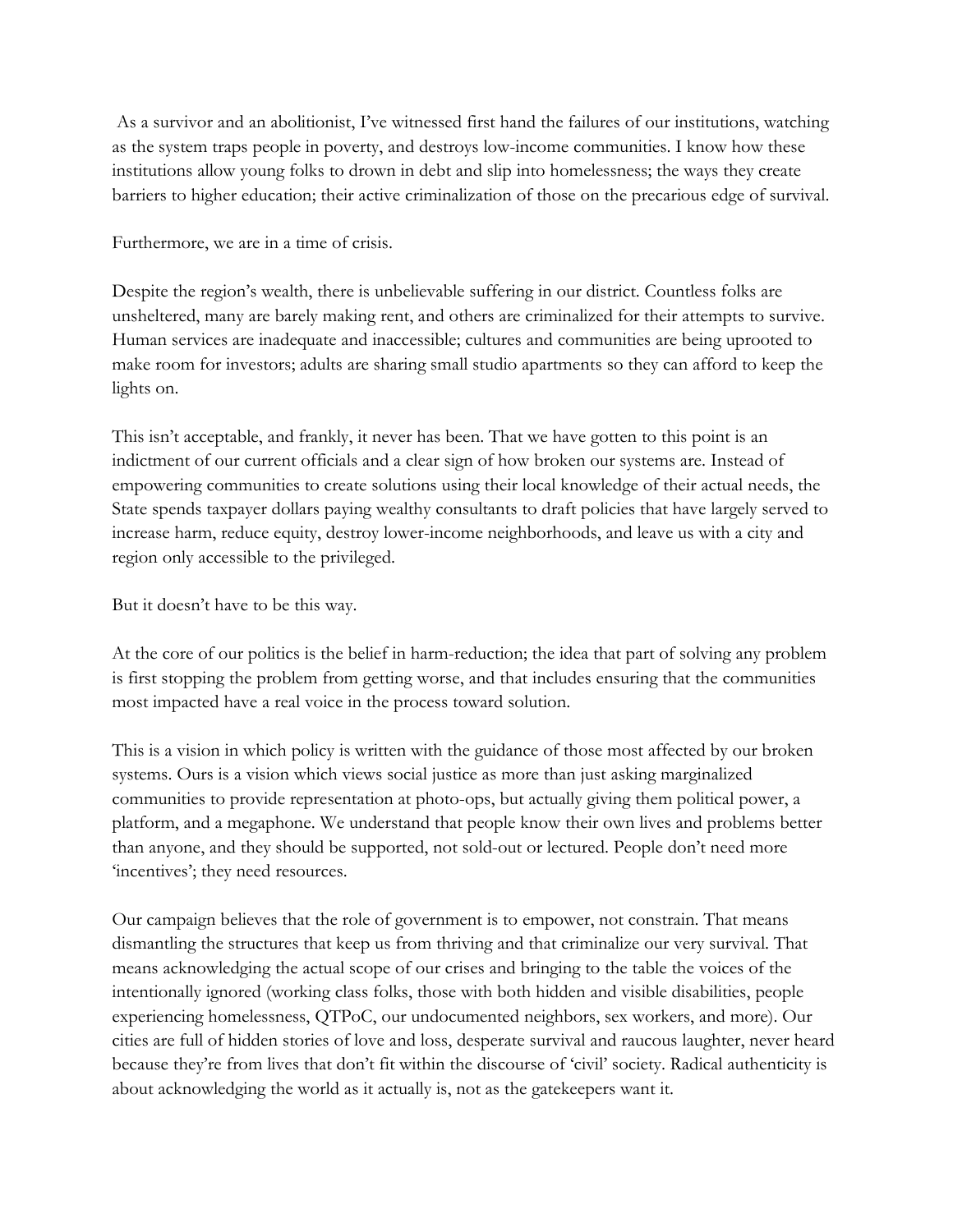People over Profit. Equity and Accessibility. Mutual Aid and Community-care.

#### **3b. Research on voters in your district or state**

In a district in which both multi-millionaires and a growing homeless youth population exist side-byside, my platform champions the values of mutual aid, harm reduction, and representation of the most intersectionally marginalized. I will not sell out to the exorbitantly wealthy in this district because the needs of those who live on their doorstep depend on it.

### **3c. Use of volunteers, including but not limited to your initial campaign support group**

Volunteers are engaged in typical campaign activities, but are encouraged to seek their own path of creativity by utilizing their skills for "do it yourself" (DIY) projects that they can engage in autonomously. This practice of community empowerment is the bedrock of my work. I may ignite a flame, but when others take on the mantle of ownership and responsibility, then community holds the power to make the change it needs to see.

### **3d. Campaign budgeting and spending**

This campaign seeks to raise \$100,000 before the primary to ensure that the labor put in by campaign professionals is compensated in-kind. We spend very little on paper products because we do not believe in the wasteful nature of traditional campaign spending or the need for anything but investment in community to achieve our goals.

#### **3e. Your campaign schedule, including hours per week**

Because our campaign activities are autonomous and self-selected, putting a schedule to the work is not conducive to our philosophy. We engage in regular community care at farmers markets in the district by distributing hand sanitizer, PPE, coffee and cocoa, and snacks. Any of our friends who wish to do the same need only contact the campaign to receive materials.

I have also set up a Coffee and Cocoa [calendar](https://www.sheraeforstate.com/coffeecocoa) that is featured on my website and campaign materials so that constituents can engage directly with me.

#### **3f. Campaign themes**

## **POLITICAL ACTION AT THE INTERSECTION OF**

## **HARM REDUCTION, MUTUAL AID, AND CIVIC ENGAGEMENT**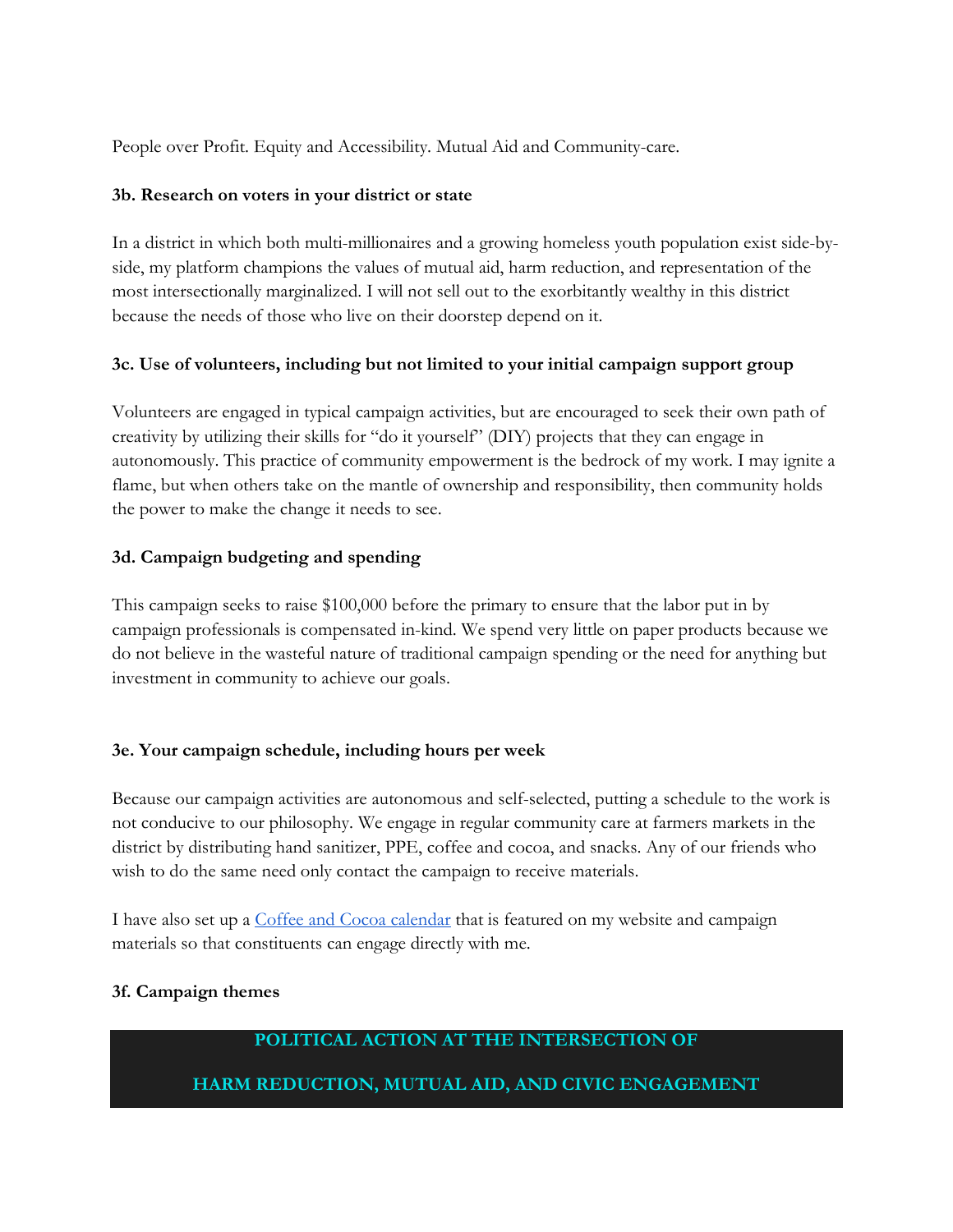**3g. Anything more you would like to include about your campaign plans?**

No.

**4. What support do you expect from GPWA during the campaign, and if/when you are in office?**

**(For example, connections to campaigning information and knowledge, outreach to Green Party supporters, phone banking, canvassing, data entry, fundraising and events, research and writing, and campaign funding.)**

We have needs for all of these things, especially as running against a 25 year Democrat incumbent is difficult. Any and all support you have capacity to provide will be accepted.

# **5. Will you list endorsement or preferred candidate status with the Green Party of Washington on your website, social media, campaign print materials, etc.?**

Absolutely.

# **6. Do you commit to appearing on the ballot? Is there anything that would make you reconsider or drop out of your race?**

I am not going anywhere. My presence on the ballot is permanent.

# **7. Have you completed your Voter's Guide candidate statement? If so, please include a copy.**

**Candidate Statement:**

**Elected Experience** Sherae is a first-time candidate for statewide office.

## **Other Professional Experience**

Community organizer and entrepreneur with experience in many small businesses across Washington State as a worker, manager, and expert consultant.

## **Education**

High school diploma.